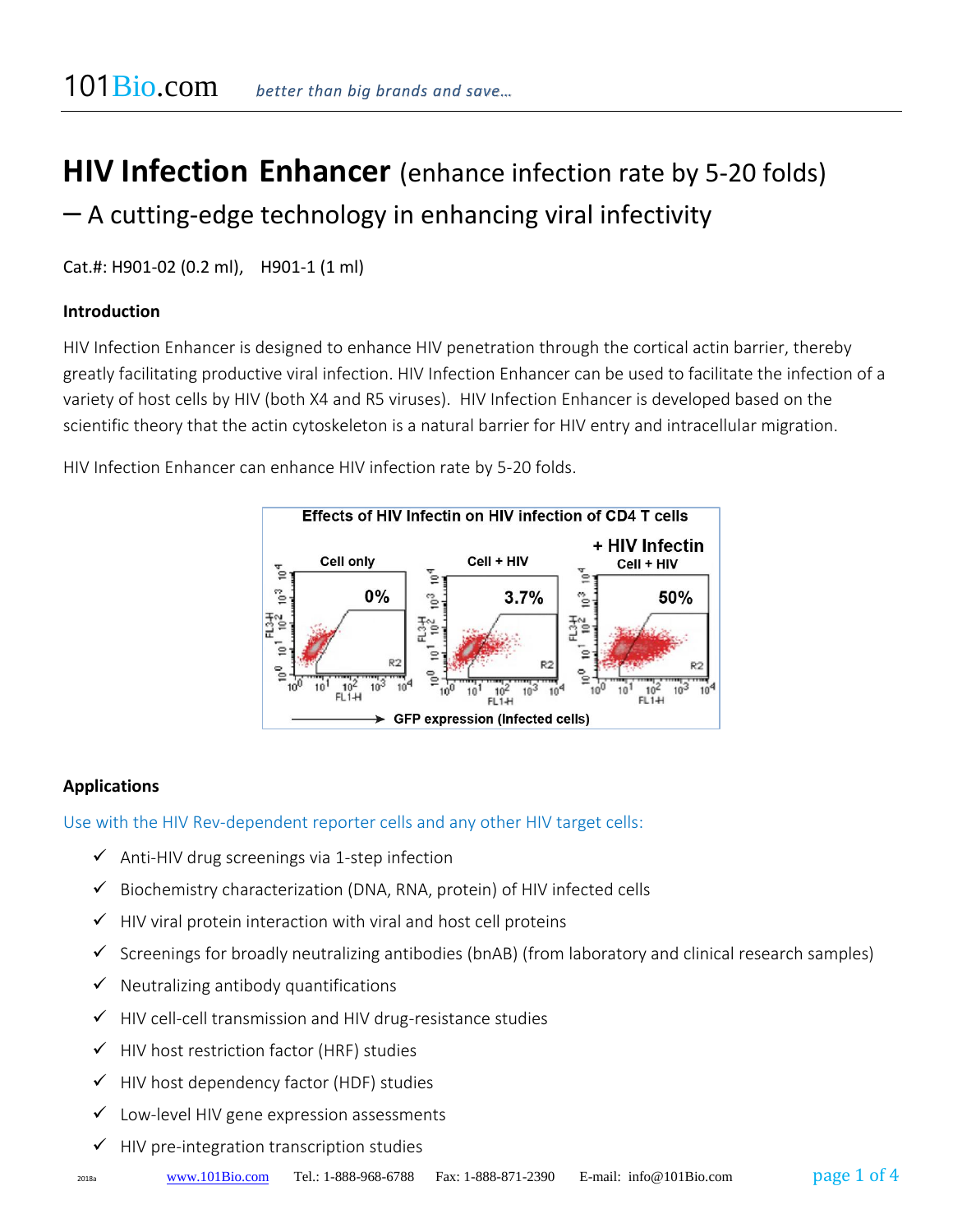- $\checkmark$  HIV latency and reactivation studies
- $\checkmark$  HIV outgrowth detection following reactivation
- $\checkmark$  HIV tropism determinations

#### **Important**

- $\checkmark$  Once thawed, the HIV Infection Enhancer should be stored at 4°C, and is stable for 3 months. Do not refreeze and do not leave HIV Infection Enhancer at room temperature.
- ✓ HIV Infection Enhancer is an HIV-specific infectivity enhancer and works with any HIV-receptive cell line to enhance HIV infectivity rates. HIV Infection Enhancer promotes productive viral infection 5 – 20 folds.

#### **Table 1. HIV Infection Enhancer is formulated as 10X concentrated**

| <b>Item</b>                   | Cat No.           | OTY                                               | <b>Storage</b>                                                                             |
|-------------------------------|-------------------|---------------------------------------------------|--------------------------------------------------------------------------------------------|
| <b>HIV Infection Enhancer</b> | H901-02<br>H901-1 | $200 \mu$ of 10X solution<br>1 ml of 10X solution | Store at -20°C for 12 months.<br>Store at $4^{\circ}$ C for up to 3 months<br>once thawed. |

#### **HIV Infection Protocol** (see **Table 2** for scale-up recommendations)

1) Count cells to be infected and pellet cells by centrifugation at 300 x g for 5 minutes.

Note: Cell viability should be  $\geq 80\%$ .

- 2) Resuspend cells in complete media at concentration of  $\sim$  2 x 10<sup>6</sup> cells /ml.
- 3) Use 100  $\mu$ l of cells (~2 x 10<sup>5</sup> cells) per infection.
- *4)* Pre-treat cells by adding 10 μl of HIV Infection Enhancer (10X) so that the HIV Infection Enhancer concentration is 1X. Mix and incubate for 2 hours. *For best results, the use of HIV Infection Enhancer is required for use with the HIV Rev-dependent Reporter cells.*
- 5) Add virus to the cells and mix. Note volume of virus used.
- 6) Add HIV Infection Enhancer (10X) to 1/10 of the virus volume used. E.g. If 100 μl of virus used, add 10 μl of HIV Infection Enhancer. Incubate at 37°C for 2~4 hours.
- 7) Wash Cells: add an additional 1 ml fresh complete media. Pellet cells as above and remove supernatant. (Optional) Repeat one time for a total of 2 washes.
- 8) After washing, resuspend cells in 1 ml complete medium.
- 9) Culture and utilize cells as normal.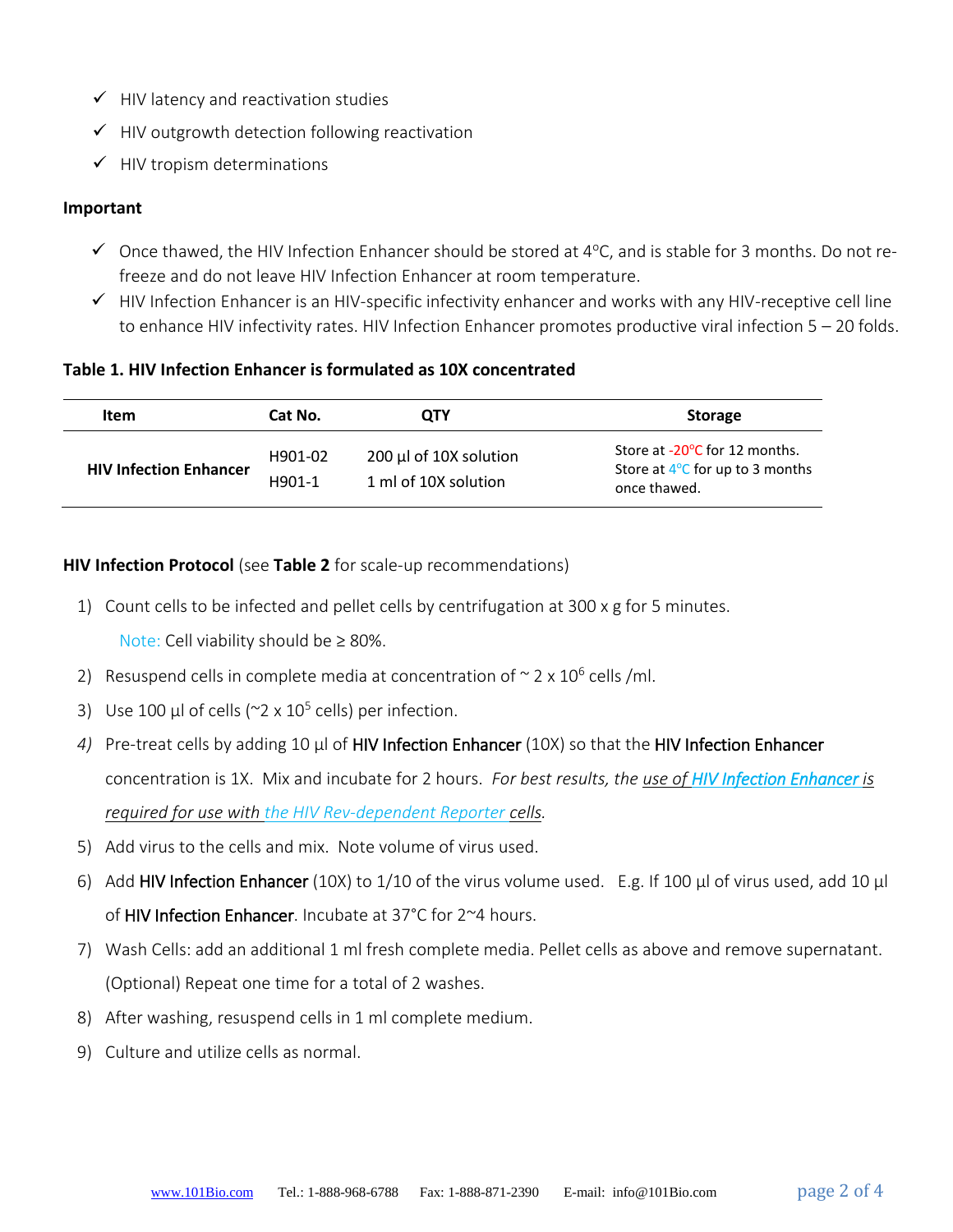| Cell number for infection | Cell Vol        | HIV Infection Enhancer (10X) | Final Cell Culture (Vol) |
|---------------------------|-----------------|------------------------------|--------------------------|
| $2 \times 10^{5}$         | $100 \mu$       | $10 \mu$                     | 1 <sub>m</sub>           |
| $5 \times 10^5$           | $250$ $\mu$     | $25 \mu$                     | $2.5$ ml                 |
| $1 \times 10^6$           | $500 \mu l$     | $50 \mu$                     | 5 <sub>m</sub>           |
| $2 \times 10^6$           | 1 <sub>m</sub>  | $100 \mu l$                  | 10 <sub>m</sub>          |
| $5 \times 10^6$           | $2.5$ ml        | $250$ µl                     | $25 \mathrm{ml}$         |
| $1 \times 10^7$           | 5 <sub>m</sub>  | $500 \mu l$                  | 50 ml                    |
| $5 \times 10^7$           | $25 \text{ ml}$ | $2.5$ ml                     | 250 ml                   |
| $1 \times 10^8$           | 50 ml           | 5 <sub>m</sub>               | 500 ml                   |

#### **Table 2: Scale up recommendations for HIV Infection using HIV Infection Enhancer**

#### **Rev-dependent Reporter Cells**

| <b>Product</b>                | Catalog         | <b>Description</b>                                                                | <b>Size</b>                    |  |
|-------------------------------|-----------------|-----------------------------------------------------------------------------------|--------------------------------|--|
| <b>HIV Infection Enhancer</b> | H901-02, H901-1 | HIV Infection Enhancer, (enhance infection rate 5-20 folds)                       | $0.2$ ml, $1$ ml               |  |
|                               |                 |                                                                                   |                                |  |
|                               |                 | Derived from A3.01 cells. Natural CD4, CXCR4 and $\alpha$ 4 $\beta$ 7 expression. |                                |  |
| Rev-A3R5-GFP                  | $HRC-1$         | Constitutive CCR5 expression. Rev-dependent GFP expression                        | $5 \times 10^6$ cells/vial     |  |
|                               |                 | Derived from A3.01 cells. Natural CD4, CXCR4 and $\alpha$ 4 $\beta$ 7 expression. |                                |  |
| Rev-A3R5-GFP/Luc              | $HRC-2$         | Constitutive CCR5 expression. Rev-dependent GFP and Luc expression.               | 5 X 10 <sup>6</sup> cells/vial |  |
|                               |                 | Derived from A3.01 cells. Natural CD4 and CXCR4 expression.                       |                                |  |
| Rev-A3-GFP/Luc                | $HRC-3$         | Rev-dependent GFP and Luc expression.                                             | 5 X 10 <sup>6</sup> cells/vial |  |
|                               |                 | Derived from CEM-SS cells. Natural CD4 and CXCR4 expression.                      |                                |  |
| <b>Rev-CEM-GFP</b>            | $HRC-4$         | Rev-dependent GFP and Luc expression.                                             | 5 X 10 <sup>6</sup> cells/vial |  |
|                               |                 | Derived from CEM-SS cells. Natural CD4 and CXCR4 expression.                      |                                |  |
| Rev-CEM-GFP/Luc               | $HRC-5$         | Rev-dependent GFP and Luc expression.                                             | 5 X 10 <sup>6</sup> cells/vial |  |
|                               |                 | Derived from CEM-SS cells. Natural CD4 and CXCR4 expression.                      |                                |  |
| Rev-CEM-Luc                   | HRC-6           | Rev-dependent Luc expression.                                                     | 5 X 10 <sup>6</sup> cells/vial |  |

## **References**

Yoder A, Yu D, Dong L, Iyer SR, Xu X, Kelly J, et al. HIV envelope-CXCR4 signaling activates cofilin to overcome cortical actin restriction in resting CD4 T cells. *Cell*. 2008; 134(5):782-92. PubMed PMID: 18775311.

*HIV Infection Enhancer is intended for Research Use Only and are not for diagnostic or therapeutic purposes or uses in humans or animals.*